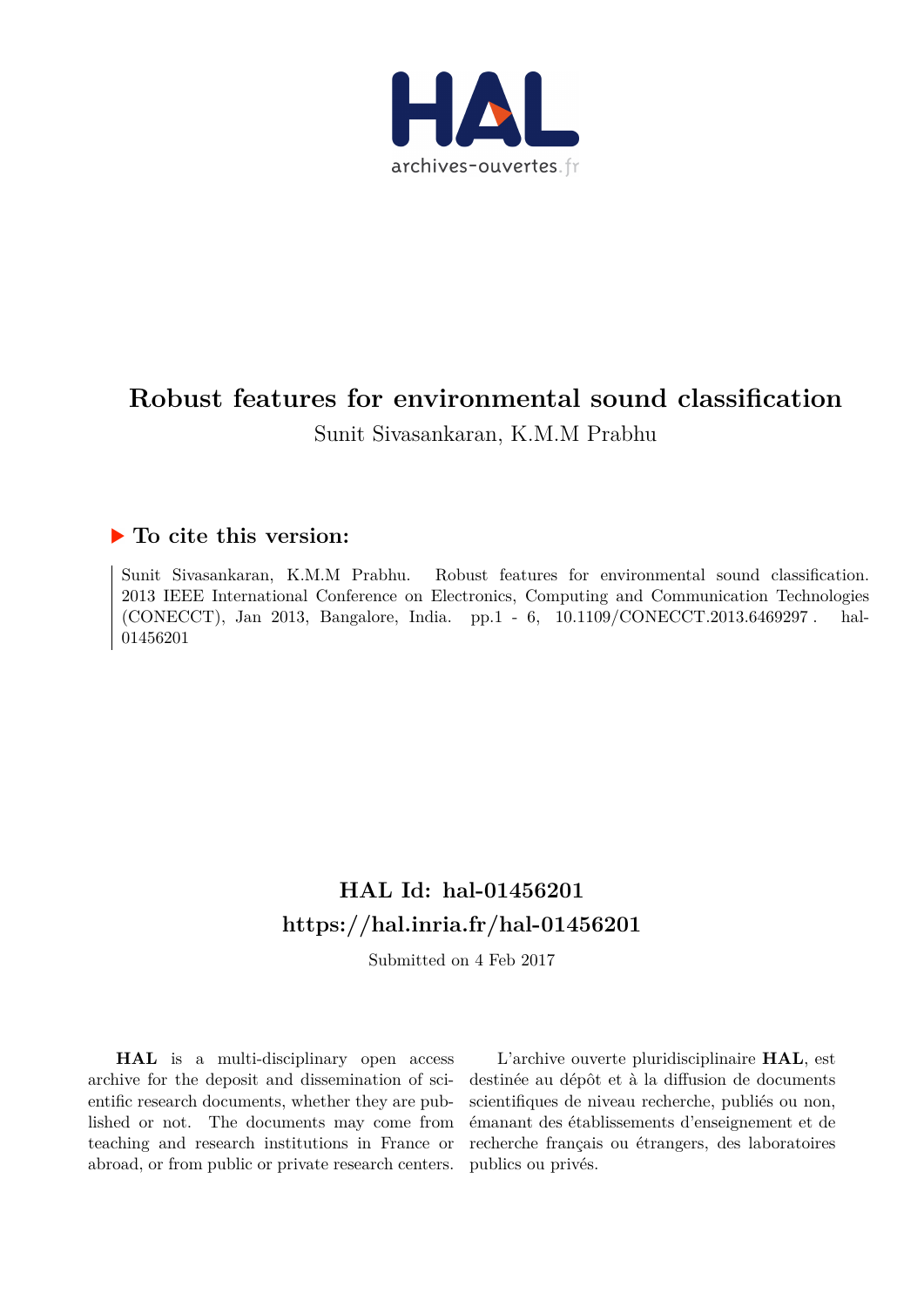# Robust features for Environmental Sound Classification

Sunit Sivasankaran, K.M.M. Prabhu Department of Electrical Engineering Indian Institute Of Technology Madras, Chennai-36, India Email: sunit.sivasankaran@gmail.com, prabhu@ee.iitm.ac.in

*Abstract*—In this paper we describe algorithms to classify environmental sounds with the aim of providing contextual information to devices such as hearing aids for optimum performance. We use signal sub-band energy to construct signal-dependent dictionary and matching pursuit algorithms to obtain a sparse representation of a signal. The coefficients of the sparse vector are used as weights to compute weighted features. These features, along with mel frequency cepstral coefficients (MFCC) are used as feature vectors for classification. Experimental results show that the proposed method gives a maximum accuracy of 95.6 % while classifying 14 categories of environmental sound using a gaussian mixture model (GMM).

#### I. INTRODUCTION

To a careful listener, an audio recording is a rich source of information giving clues such as location, direction of vehicular movement, environmental information, speed of wind and so on. It is, therefore, only natural to ask if we could make machines imitate human listening capabilities. One step in this direction is to train a machine to automatically classify the environment based on a set of features extracted from an audio sample.

Environmental sound classification has a variety of applications. Modern hearing aids [1] consists of several programs which account for the reverberation model of environments such as meeting rooms, auditoriums and other noisy environments. Automatic recognition of the surrounding environment allows these machines to switch between programs and work with minimum user interference. Other applications include video scene analysis which is generally achieved using computationally heavy video processing techniques. Liu et al [2] have proposed a set of low level features such as frequency centroid, frequency bandwidth, energy ratio of sub-band to characterize the audio clip of a video scene and were shown to have good scene discrimination capabilities. Another interesting application of the environmental classification problem is in creating automatic diary [3] by processing the audio recorded over a certain period. Users are automatically given locations they have visited based on classifying the environments using features extracted from the audio samples.

The problem of environment classification is a subproblem of a bigger area of research called computational auditory scene recognition (CASR) [4], where the focus is on recognizing the context. Application of CASR include providing context to devices such as hearing aids and mobile phones, enabling it to provide better service.

Previous attempts to classify environment have given rise to a new set of features. Peltonen et al [4] have used mel frequency cepstral coefficient (MFCC) as features and gaussian mixture models (GMM) and neural network as classifiers. They report an average recognition rate of only 68.4 % using MFCC as features and GMM as classifier, while classifying 17 natural sounds. Chu et al [5] have proposed to use a combination of MFCC and a set of features extracted using matching pursuit (MP) algorithm, to classify a set of 14 natural sounds. Using GMM as a preferred classifier, they have reported an accuracy of about 83.9 %. Adiloğlu et al  $[6]$  have developed a dissimilarity function to compute the distance between sounds and used support vector machine (SVM) for classification purposes.

In this paper we extend the work reported in [5] and classify the environment recording using the MP algorithm. We develop different frequency scaling methods for constructing a dictionary with an objective to capture information which are not captured by MFCC. We achieve a maximum accuracy of about 95.6 % while classifying 14 classes using a GMM classifier. The proposed algorithm constructs a dictionary using prior knowledge of the signal with a small increase in the computational cost.

The rest of the paper is organized as follows. Section II explains the feature extraction methods including the MP based feature. Section III introduces the linear piecewise model for constructing better dictionary using sub-band energy of the signal and Section IV discusses procedure to obtain weights for computing weighted features. Section V explains the experimental setup used. Results are analysed in Section VI while Section VII concludes the paper.

#### II. FEATURE EXTRACTION

A varied set of features such as zero crossing rate, MFCC, band energy ratio, spectral flux, statistical moments ([2],[4]) and features obtained using the MP algorithm and their combinations have been used to classify natural audio sounds. The best reported accuracy [5] was obtained using a combination of MFCC and MP features. MFCC is obtained by first computing the short time Fourier transform of the signal. The spectrum values of each frame are then grouped into bands using a set of triangular filters [7]. The bandwidth of the triangular filters are constant for center frequencies below 1 kHz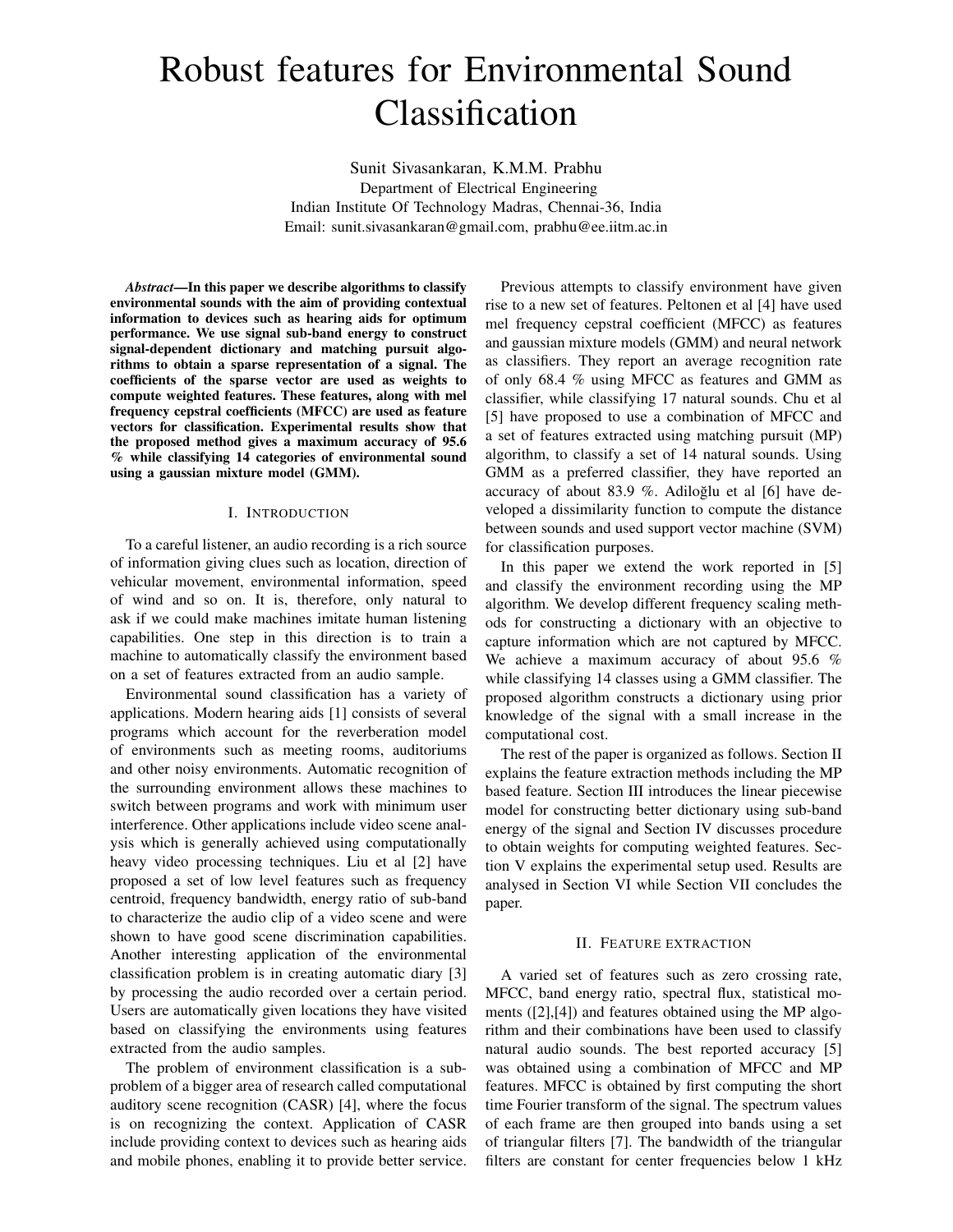and increases exponentially upto 4 kHz. 13 mel frequency cepstral coefficients for each frame are obtained by taking the discrete cosine transform (DCT) of the log of the magnitude of filter outputs. Since the filter bandwidths of the filterbank are narrow below 1 kHz, MFCC can represent low frequency content of the signal adequately well.

#### *A. Matching Pursuit for feature extraction*

There are many algorithms [8] to obtain a sparse representation of a signal, given a dictionary. Commonly used algorithms are the basis pursuit (BP), orthogonal matching pursuit (OMP), iterative hard thresholding (IHT) and compressive sampling matching pursuit (CoSaMP). Sounds containing harmonic sections such as sound from an ambulance siren can also be decomposed using harmonic matching pursuit [9]. Owing to the simplicity of orthogonal matching pursuit (OMP), we use the technique to compute MP features.

Given a dictionary D of size  $m \times n$  and an observed signal  $y$ , MP algorithm gives a sparse vector,  $x$ , using an iterative approach. Each iteration captures the maximum possible residual energy. The number of iteration is either fixed by predetermining the sparsity,  $||x||_0 = K$  or by thresholding the residual energy,  $||Dx - y||_2 \le \epsilon$ . In this paper we predetermine the value of  $K$ . Chu et al [5] have reported no significant improvement in the classification performance for  $K \geq 5$  because of which we fix the value of  $K$  to five.

*1) Building the dictionary :* A detailed review of dictionary building techniques for matching pursuit algorithms has been described in [10]. Approaches include learned dictionaries such as K-SVD [11] which is known to represent signals better, but it is computationally intensive and data dependent. On the other hand, analytical dictionaries such as the Fourier and wavelet have fast implementations and analytic formulation with supporting proofs and error rate bounds. One such dictionary is the Gabor dictionary whose atoms are constructed using a Gabor filter which are known to have a good representation for audio signals. Gammatone filter based dictionaries which are modelled on human psychoacoustics, have also been reported to have a good audio representation [12]. We, however, use Gabor atoms to construct our dictionary since the principles developed in this paper can easily be extended to other time-frequency atoms as well.

A real discrete Gabor time-frequency atom can be represented by

$$
g[k] = \frac{k_g}{\sqrt{s}} e^{-\pi (k - u)^2 / s^2} \cos(2\pi \omega (k - u) + \theta), \quad (1)
$$

where, the constants  $s, u, k_g, \omega$  are the scale, shift, normalization factor and frequency values. Scale and shift values were set to  $s = 2^p(1 \le p \le 8)$  and  $u =$ {0, 64, 128, 192} respectively, to construct the dictionary. A logarithmic scale for  $\omega = Ci^{2.62}$  (with  $1 \le i \le$  $35, C = 0.5 \times 35^{-2.6}$  was used to accommodate finer granularity below 1000 Hz [5]. This gave a dictionary with  $n = 8 \times 4 \times 35 = 1120$  atoms. Phase  $\theta$  was set to zero since it has been reported to have no significant impact on the classification result.

Dictionary constructed using Gabor atoms were used by the OMP algorithm to choose five atoms which best correlate with the signal. The mean  $(\mu)$  and the standard deviation ( $\sigma$ ) of the frequency ( $\omega_s$ ) and scale ( $s_s$ ) of the selected atoms was used as MP features. The feature set for classification is as follows:

$$
[MFCC, \mu(\omega_s), \sigma(\omega_s), \mu(s_s), \sigma(s_s)].
$$

We refer to the above mentioned set of features as unweighted features.

MP features depend on dictionary  $D$ , whose atoms are constructed using Gabor function. The following section describes a method to construct relevant dictionaries using energy distribution of the signal.

#### III. LINEAR PIECEWISE SCALING

In this section we introduce the piecewise method of frequency scaling to build a dictionary using apriori knowledge of the signal. Here, the sub-band energy ratio, which is the normalized energy distribution in subbands, is used to determine the number of atoms to be allocated per frequency band. Since MFCC has a good representation of the signal in low frequency region ( $\leq 1$ ) kHz), we pass the signal through a high pass filter having a cut-off frequency of 1 kHz. This is done to ensure that the MP features do not capture the information which is already been captured by the MFCC. Now the  $j^{th}$  subband energy,  $E_{sb}(j)$ , is obtained by,

$$
E_{sb}(j) = \sum_{P \in sb(j)} |X(P)|^2 \quad j = 1, 2, ..., N,
$$

where  $X(P)$  is the discrete Fourier transform (DFT) of the signal and  $N$  is the total number of sub-bands. We then normalize the energy to obtain a distribution function as follows:

$$
E_{sb_n}(j) = \frac{E_{sb}(j)}{\sum_{i=1}^{N} E_{sb}(i)}, \quad j = 1, 2, ..., N.
$$

The product  $E_{sb_n}(j) \times n_f$ , rounded off to the nearest integer, decides the number of frequency elements to be allocated to the  $j^{th}$  sub-band and is denoted by  $n_{sb}(j)$ .

$$
n_{sb}(j) = round(E_{sb_n}(j) \times n_f), \quad j = 1, 2, \dots, N.
$$
 (2)

here round(.) denotes the rounding off operator,  $n_f$  is the total number of frequency elements. In our experiment, we set  $n_f = 35$ .

A linear piecewise model for the  $j<sup>th</sup>$  sub-band is then constructed by dividing the straight line joining the frequency boundaries of the sub-band into  $n_{sb}(j)$  equispaced points. The corresponding frequency points are used to construct the dictionary  $D$  using Gabor atoms  $(1)$ for OMP. Fig. 1 shows the frequency allocation for ocean and casino sounds using the algorithm. An ocean sound has higher energy in the low frequency region because of which the algorithm adaptively allocates more atoms in the lower frequency band. Similarly, higher number of atoms were allocated to high frequency region in case of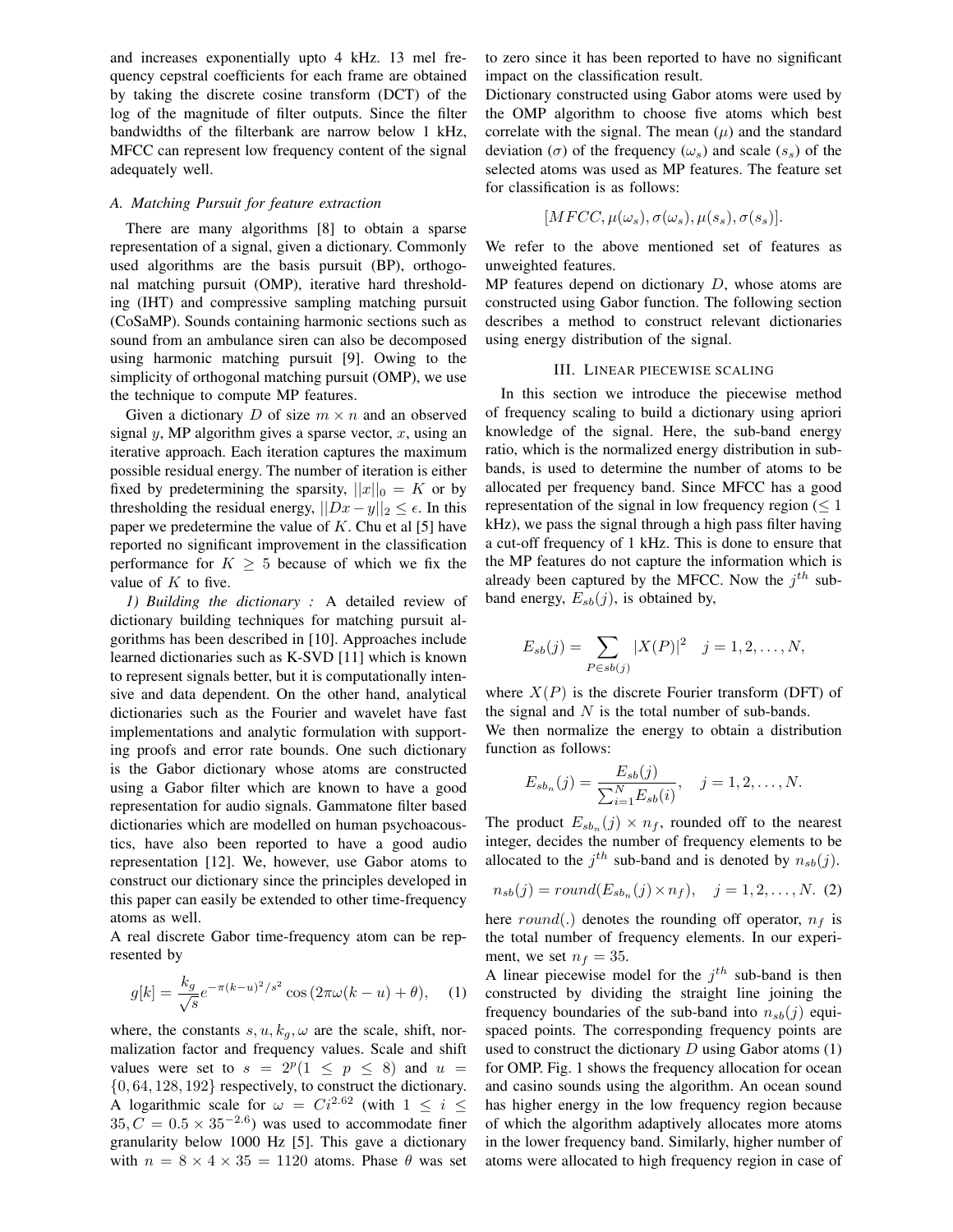a casino sound due to higher energy in the high frequency band. In one such example, 19 atoms were allocated for an ocean sound in the frequency range,  $\omega < 0.1\pi$  as compared to 6 for a casino sound (Fig. 1).

#### IV. COMPUTING WEIGHTED FEATURES

After obtaining the dictionary  $D$ , OMP algorithm is used to find atoms which correlate well with the signal. Each of the selected atoms has a different value of correlation coefficient with respect to the signal. To capture this variation, we propose to use weighted mean and deviation.

If  $d_s$  are the atoms selected by orthogonal matching pursuit and  $r_i$  is the residue after  $i^{th}$  iteration of the algorithm, the inner product  $x_s(i) = d_s(i)^T r_i$ , for  $i =$  $1, 2, \ldots, K$ , are the non zero components of the sparse vector  $x$  and are used as weights while computing the weighted mean  $(\mu_w)$ ,

$$
\mu_w(w_s) = \frac{\sum_{i=1}^K abs(x_s(i)) \times w_s(i)}{\sum_{i=1}^K abs(x_s(i))}.
$$
 (3)

The unbiased estimator for weighted standard deviation is computed by,

$$
\sigma_w(w_s) = \sqrt{\frac{V_1}{V_1^2 - V_2} \sum_{i=1}^K abs(x_s(i)) \times (w_s(i) - \mu_w(w_s))^2},
$$
\n(4)

where,  $V_1 = \sum_{i=1}^{K} abs(x_s(i))$  and  $V_2 = \sum_{i=1}^{K} x_s^2(i)$ . We similarly compute the weighted mean and standard deviation of the scale parameter. The new set of features are:

$$
[MFCC, \mu_w(\omega_s), \sigma_w(\omega_s), \mu_w(s_s), \sigma_w(s_s)].
$$

The summary of the algorithm is detailed below:

#### Algorithm (Feature Extraction)

**INPUT:** Audio segment  $y[n]$ , number of Sub-bands(N), total number of frequency elements  $(n_f)$ , scale range( $\{s\}$ ), shift range ( $\{u\}$ )

step 1: Find the support  $\omega$ .

 $\rightarrow$  Pass the signal  $y[n]$  through a high pass filter having a cut-off of 1 kHz.

 $\rightarrow$  Divide the spectrum  $Y(e^{j\omega})$  into N sub-bands.

 $\sum_{P \in sb(j)} |Y(P)|^2.$  $\rightarrow$  Compute the energy in each sub-band  $E_{sb}(j)$  =

 $\rightarrow$  Find the number of atoms to be allocated to each subband,  $n_{sb}$  (Eqn.(2)).

 $\rightarrow$  Find the plausible set of frequency elements  $\omega =$  $\{\omega_1, \omega_2, \ldots \omega_N\}.$ 

step 2: Extract feature vectors using OMP.

 $\rightarrow$  Construct a Gabor dictionary D using  $\omega$  as frequency elements.

 $\rightarrow$  Do an OMP using D as dictionary.

 $\rightarrow$  Init:  $\omega_s = \emptyset$ ,  $s_s = \emptyset$ ,  $x_s = \emptyset$ ,  $\Omega = \emptyset$ , residual  $r_o = y$ and counter  $c = 1$ .

#### WHILE:  $c < 5$

 $\rightarrow$  Find the column  $d_k$  of D which correlates the most

with the residue:

$$
k \in \arg \max_{j} |\langle r_{c-1}, d_j \rangle|
$$
  
\n
$$
\Omega_k = \Omega_{k-1} \cup \{d_k\}
$$
  
\n
$$
\omega_s = \omega_s \cup \text{ freq}\{d_k\}
$$
  
\n
$$
s_s = s_s \cup \text{ scale}\{d_k\}
$$

 $\rightarrow$  Find the best coefficients

$$
x_s = \arg\min_{\theta} ||y - D_{\Omega_k}\theta||_2
$$

 $\rightarrow$  update the residual:

$$
r_c = y - D_{\Omega_k} x_s.
$$

 $\rightarrow$  c:=c+1

#### END WHILE:

 $\rightarrow$  Find the weighted mean (3) and standard deviation (4) of  $\omega$  and scale s.

**OUTPUT:** Weighted features 
$$
[\mu_{\omega}(\omega_s), \sigma_w(\omega_s), \mu_w(s_s), \sigma_w(s_s)]
$$



Fig. 1. Frequency allocation using the piece-wise model for casino and ocean sounds and its comparison with low and high frequency emphasized scaling model (Section VI)

#### V. EXPERIMENTS

#### *A. Dataset*

The results presented in this paper are based on a set of data collected from an online sound repository at *freesound.org* [13]. The collection method is similar to that mentioned in [5]. In order to compare our results with those presented in [5], we have used the data set collected from [13] and applied them to our algorithm and those presented in [5]. A total of 14 audio recordings, namely, *Nature in daytime, Inside Vehicle, Restaurant, Casino, Nature at Night, Bell, Playgrounds, Street Traffic, Thundering, Train, Rain, Stream, Ocean and Street with Ambulance*, representing different environments were collected. Each one of these environments are now referred to as a class. However, no preprocessing was done on the collected data.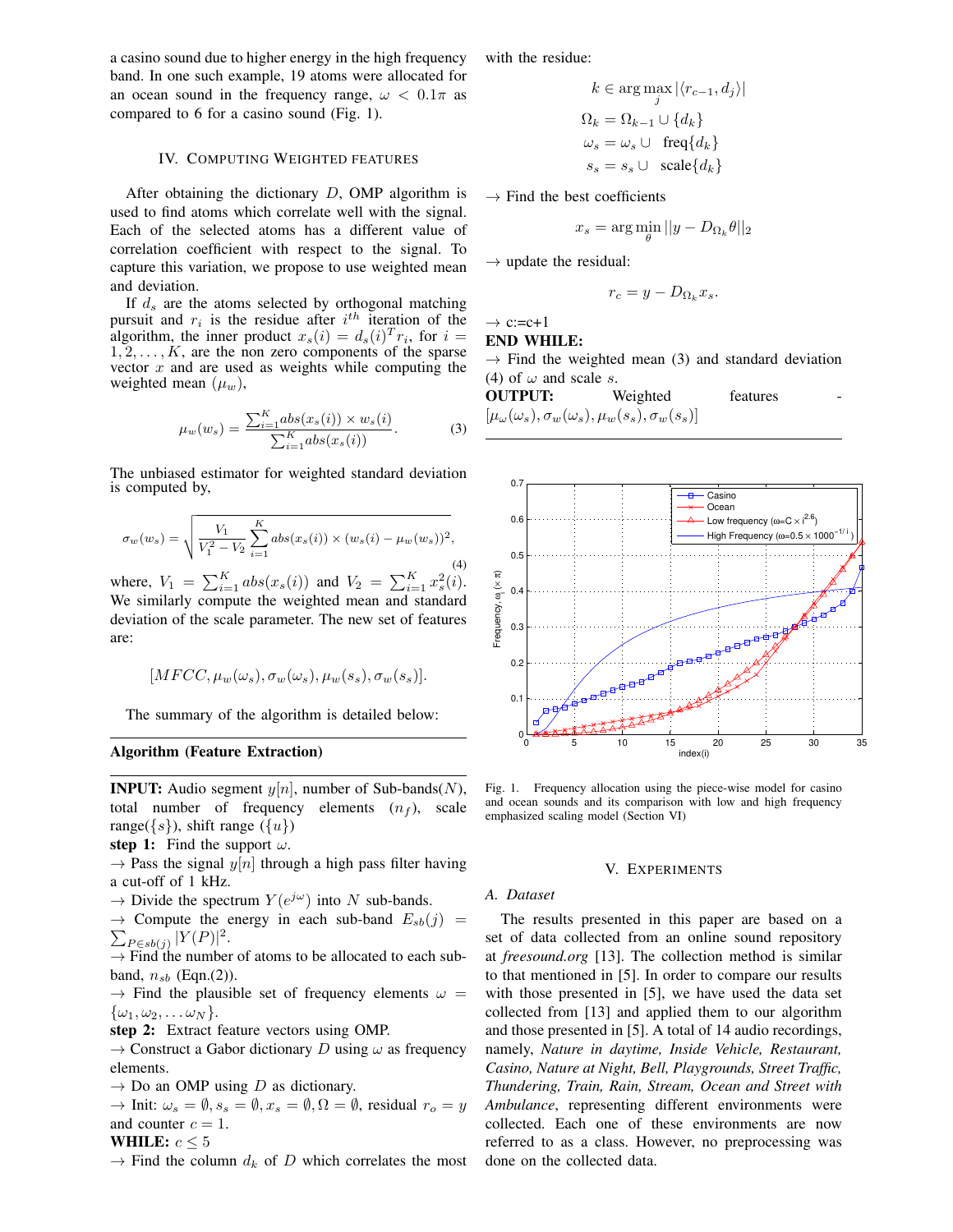#### *B. Method*

For each of the 14 classes, a minimum of 4 unique recordings were collected. All collected data had a two channel recording (stereo) out of which only one channel was used. This is to avoid duplication. All the files were collected as uncompressed wav file and had a sampling rate of 44.1 kHz, but of varying time durations (from 30 secs to 8 mins). We divide each recording into segments of 4 seconds. 75 % of all the collected segments were used for training and 25% for testing. Features for both training and testing were computed on these segments. MFCC was computed by dividing the 4 sec segments into blocks of 20ms using a Hamming window with 50 % overlap. The same blocks were used to compute MP features.

To classify the segments, we build Gaussian mixture model (GMM) for each class, which is described by,

$$
p = \sum_{k=1}^{N_g} \alpha_k \mathcal{N}(\mu_k, \Sigma_k),
$$

where  $\mathcal{N}(.)$  is the normal distribution function.  $\alpha_k$  is the weight,  $\mu_k$  and  $\Sigma_k$  are the mean and variance of the  $k^{th}$  mixture.  $N_g$  is the number of mixtures in the GMM.  $\alpha_k$ ,  $\mu_k$  and  $\Sigma_k$  are obtained from the features extracted from the training data, using the standard expectation maximization (EM) algorithm.

To classify a segment  $s$ , the posterior probability  $p(s|\mu_i, \Sigma_i)$  is computed for each frame of the segment. A segment is assigned to  $k^{th}$  class, if the sum of posterior probabilities of all frames for the  $k^{th}$  class is maximum. If there are  $N_s$  frame in a segment, the segment is allocated to class  $c_k$ , if

$$
k = \arg \max_{i} \sum_{j=1}^{N_s} \log \{p(s_j | \mu_i, \Sigma_i)\}.
$$

Different values of  $N<sub>g</sub>$  were tried in [5]. Best results were obtained using a GMM having 5 mixture components. Henceforth, we construct 5 mixture GMM for all classes in our experiment. Confusion matrix was constructed and accuracy values were computed as the ratio of sum of diagonal values to the total sum of all elements in the matrix. All results reported in this paper are the average of accuracy values obtained using ten fold cross validation.

#### VI. RESULTS AND ANALYSIS

We implement the algorithm detailed in [5] on our dataset and obtain an accuracy of 83.2 % while classifying the audio segments without preprocessing them. We use this as a base to compare the performance of our algorithm. On studying the periodogram of environmental sounds (Fig. 2), it was found that certain signals such as audio recordings from casino have substantial energy in the higher frequency region. To understand the impact of high frequency on the classification, we construct a dictionary using a high frequency emphasized scaling function  $\omega = 0.5a^{-1/i}$ , as against the low frequency emphasized scaling function  $\omega = C \times i^{2.6}$ advocated in [5]. A value of  $a = 1000$  was chosen

for a smoother ascend towards high frequency while still distributing enough atoms in the higher part of the frequency spectrum. The variation of  $\omega$  as a function of i for  $a = 1000$  is shown in Fig. 1. We obtain an accuracy of 84.5 % using weighted features and high frequency emphasized scaling function, an improvement of 1.56 % over the low frequency emphasized scaling function. The increase in accuracy is due to better representation of the high frequency region in the MP features. We would like to reiterate the fact that, the low frequency region is adequately represented with MFCC. Class-wise accuracy comparison for low frequency and high frequency emphasised scaling functions using unweighted features are shown in Fig. 3. We observe that the high frequency emphasised dictionary outperforms its low frequency counterpart, while classifying sounds from nature at day time, inside vehicle, casino and nature at night time whose periodogram showed high energy in the high frequency region, while low frequency emphasised dictionary performed better in classifying sounds from ocean, rain and train which has higher energy content in the lower frequency range.



Fig. 2. Variation in periodograms of environmental sounds

#### *A. Effect of using sub-band information*

The results obtained using high frequency emphasised dictionary showed the need to construct signal specific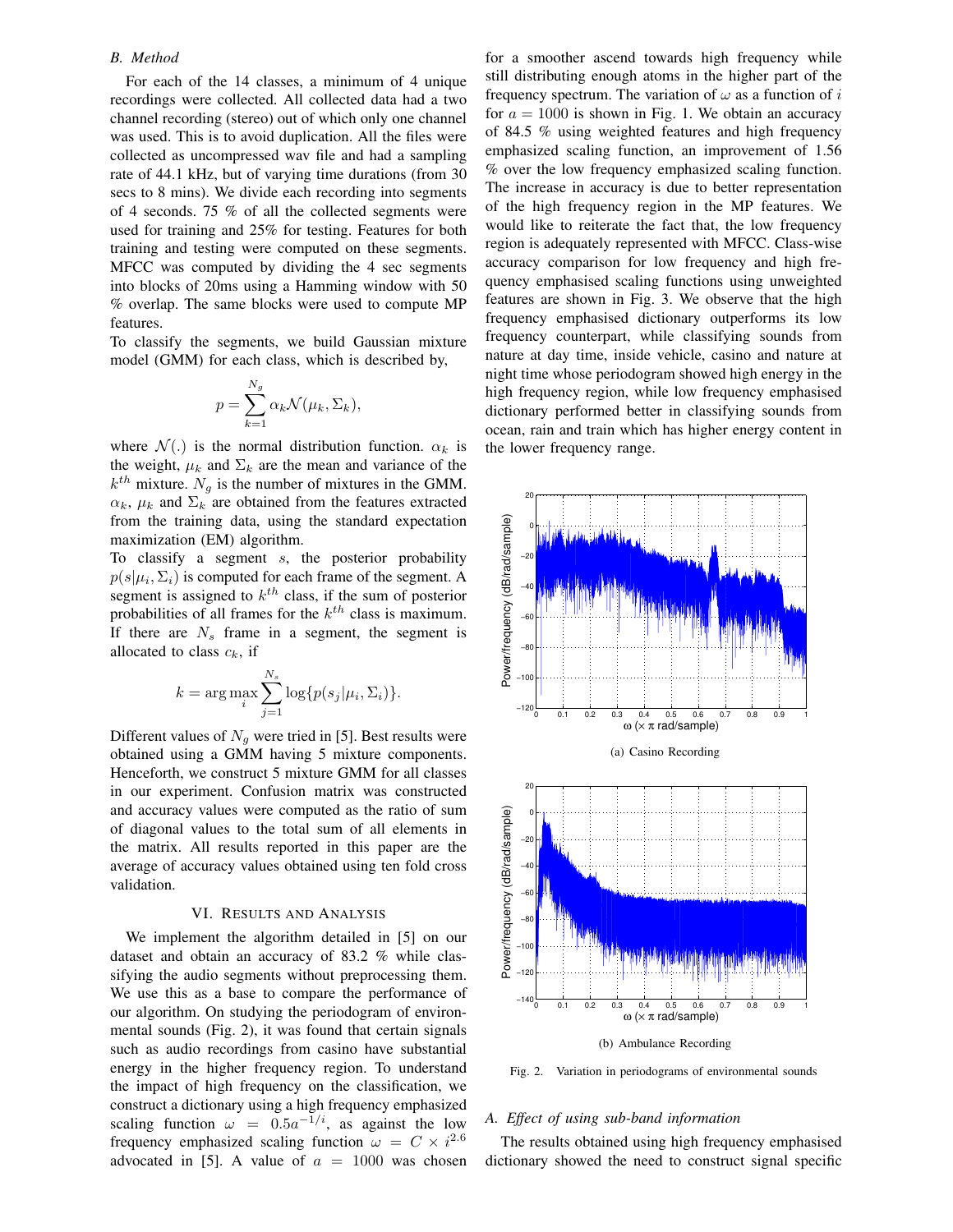dictionaries based on energy distribution across frequencies. To do so, we divide the spectrum into  $N$  equispaced sub-bands and construct Gabor dictionaries from scaling functions obtained using sub-band energy distribution, as outlined in Section III. The results obtained are shown in Fig. 4. A weighted 4 sub-band dictionary has given an accuracy of 83.79 %. As the value of  $N$  was increased, we observe an increase in the accuracy with an exception for  $N = 6$  and  $N = 14$  where a dip was seen. Accuracy peaked at  $N = 15$  and further increase in N showed no improvement. The class wise accuracy comparison for  $N = 6, 14$  and 15 sub-band weighted dictionaries are summarised in Table I.

#### *B. Weighted vs Unweighted*

As a rule, weighted features performed better than their unweighted counterparts with notable exceptions for  $N = 4$  and  $N = 14$ . Fig. 5 shows two such accuracy comparison for high frequency emphasized dictionary and 15 sub-band piecewise dictionary .

Our algorithm gives the best performance for  $N = 15$ with an accuracy of 95.6%, an overall improvement of about 13.95 % compared to the work reported in [5] and 13.14 % over the high frequency emphasized dictionary.



Fig. 3. Accuracy comparison of low frequency [5], high frequency and 15 band scaling (unweighted) for each class



Fig. 4. Effect of increasing the number of subbands on accuracy

TABLE I CLASS-WISE ACCURACY (IN PERCENTAGE) FOR WEIGHTED SUB BAND DICTIONARIES

|                       | Sub-band 6 | Sub-band 14 | Sub-band 15 |
|-----------------------|------------|-------------|-------------|
| Nature-Day            | 83.8       | 82.4        | 83.8        |
| Inside Vehicle        | 90.9       | 90.9        | 100.0       |
| Restaurant            | 95.3       | 95.3        | 100.0       |
| Casino                | 100.0      | 100.0       | 100.0       |
| Nature-Night          | 80.8       | 100.0       | 100.0       |
| <b>Bell</b>           | 100.0      | 100.0       | 100.0       |
| Playground            | 82.2       | 80.0        | 86.7        |
| <b>Street Traffic</b> | 100.0      | 100.0       | 100.0       |
| Thunder               | 100.0      | 96.2        | 100.0       |
| Train                 | 81.2       | 93.8        | 100.0       |
| Rain                  | 74.1       | 66.7        | 100.0       |
| Stream                | 32.1       | 100.0       | 79.2        |
| Ocean                 | 96.2       | 50.9        | 100.0       |
| Ambulance             | 100.0      | 100.0       | 100.0       |



Fig. 5. Class-wise comparison of weighted and unweighted high frequency and 15 band piecewise scaling

#### VII. CONCLUSION

In this paper, we have proposed an algorithm to compute features for classifying environmental sounds. Features were obtained using a frequency scaling function which utilizes apriori knowledge of the signal to construct a Gabor dictionary. The sparse coefficients obtained using the OMP technique was used as weights to calculate the weighted mean and deviation. These were used as features to classify environmental sounds. Compared to [5], the proposed algorithm has a small increase in computational cost of the order of  $\mathcal{O}(n \log n)$ . This is incurred while computing the DFT of the signal. Results show the proposed algorithm outperforms the state of the art in environmental sound classification with a significant improvement in accuracy rate.

#### **REFERENCES**

[1] M. Büchler, S. Allegro, S. Launer, and N. Dillier, "Sound classification in hearing aids inspired by auditory scene analysis," *EURASIP J. Appl. Signal Process.*, vol. 2005, pp. 2991–3002, Jan. 2005.